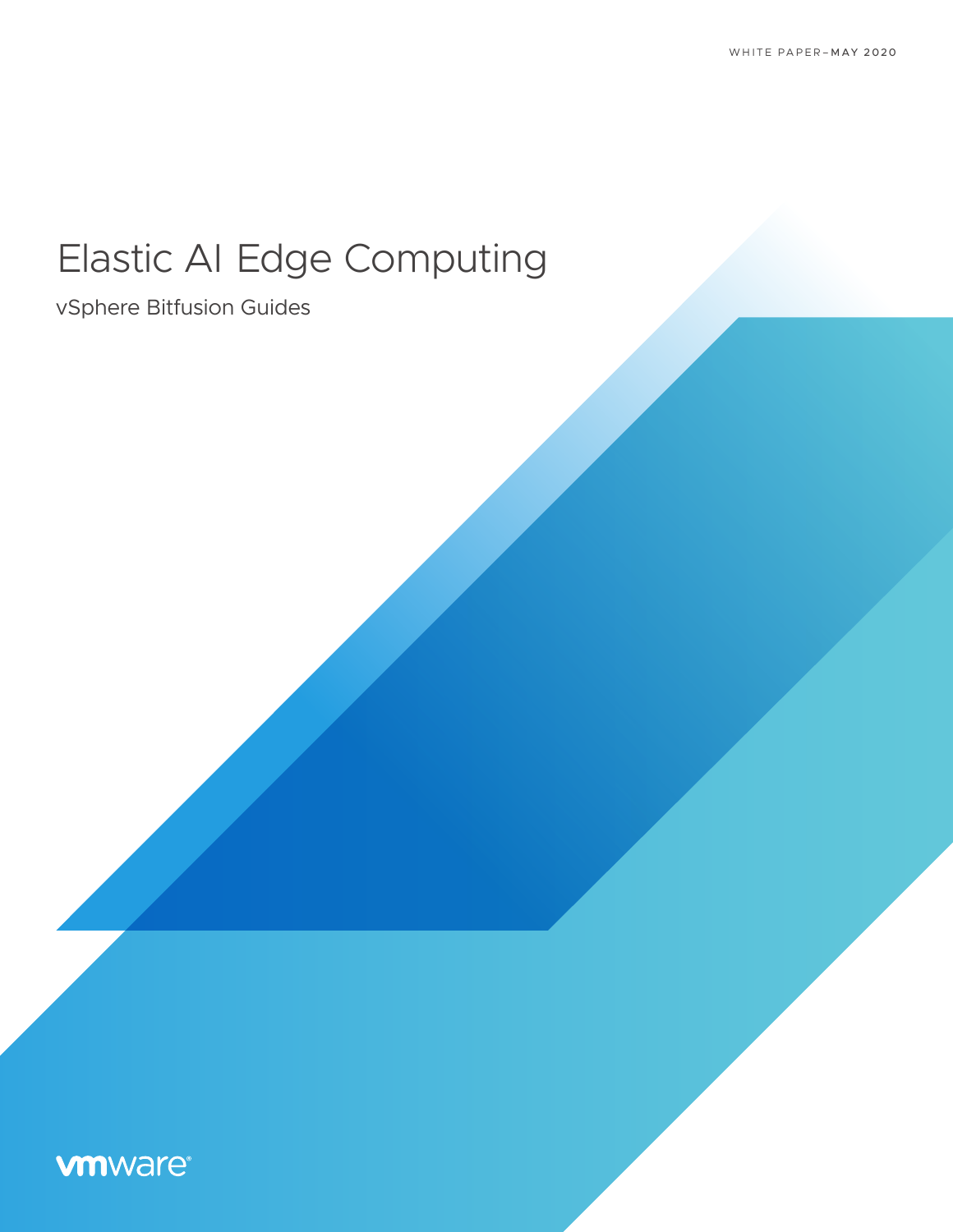| <b>Table of Contents</b>                            |          |
|-----------------------------------------------------|----------|
| Challenge: Driving AI to the Edge                   | 3        |
| Why AI at the Edge?                                 | $\Delta$ |
| vSphere Bitfusion FlexDirect Enables AI at the Edge | ⊿        |
|                                                     |          |

### **vmware**®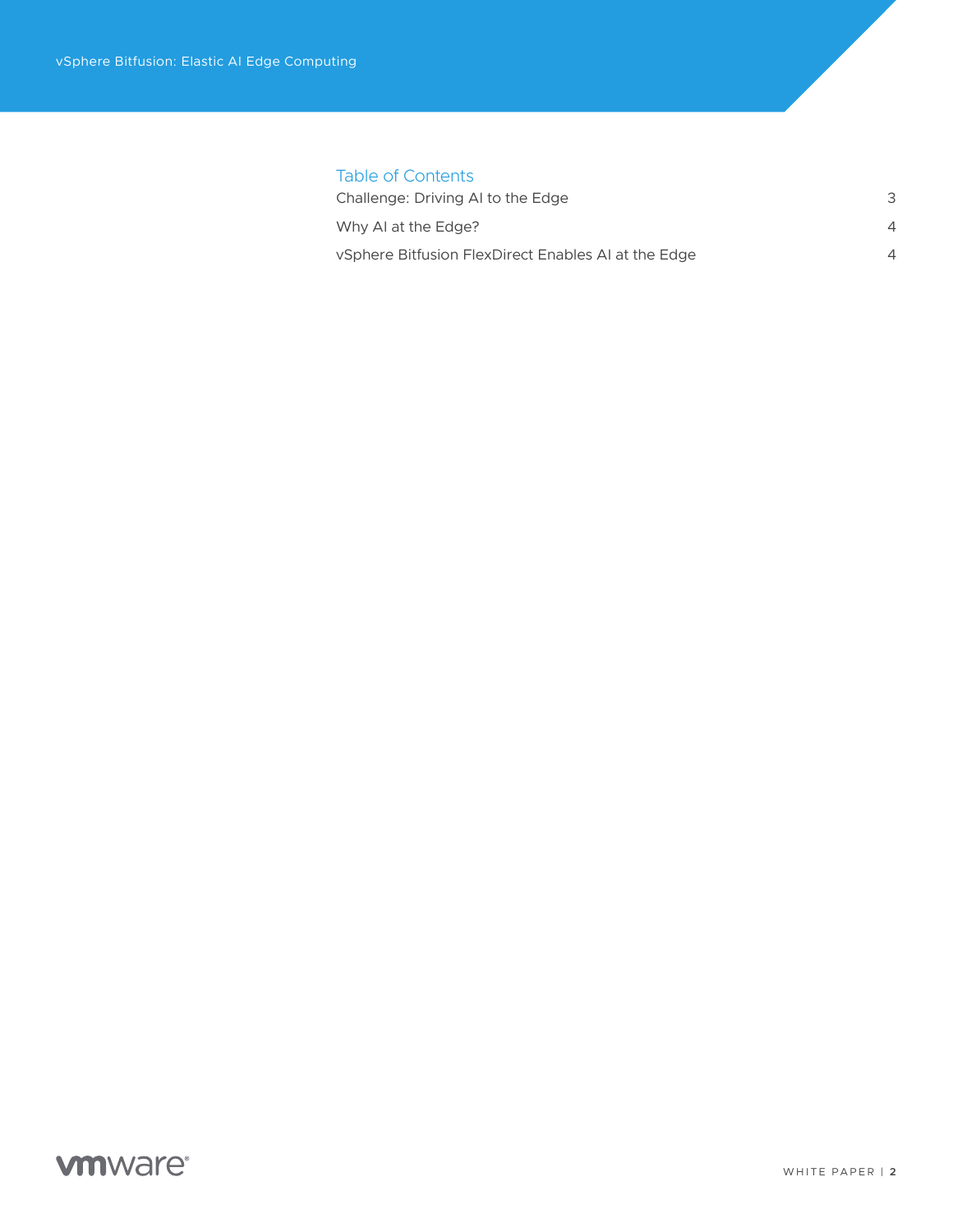#### <span id="page-2-0"></span>Challenge: Driving AI to the Edge

The proliferation of IoT devices, estimated to reach 20.4 billion in 2020, creates a new data ingestion and processing model. Many of the IoT sensors and actuators need to react in real time, mandating that computing and actions driven by the data need to be in close proximity to the physical IoT world. Hence, the concept of "edge computing" was created. There is no precise definition for what is actually "edge." For the purpose of this paper, we will assume that the "edge" is a physical location which hosts the minimal storage, compute, and networking in the vicinity of the IoT sensors and actuators. An example would be a micro datacenter or cloudlet, physically located in a communication room in a skyscraper, a factory, a macro base station, or a shopping center hub.

The uniqueness of edge deployment is that it needs to satisfy stringent cost, power, and size metrics, while providing multi-tenancy for applications serving tens of thousands of IoT devices (or more), all of which can vary in traffic, storage, and processing loads. Unlike the cloud, where the statistics of large numbers can aggregate and sectionalize demand, the edge must cater to more spike-like behavior and to heterogeneous loads.

The advent of AI and Machine Learning (ML) have created the potential for new business models and application spaces based on extracting value from data—particularly from inference engines running in real time, deciphering business intelligence from IoT device outputs (e.g., image, text, audio, and other signals). The need for real-time behavior and data governance will dictate the move of AI and ML inference to the edge. It is also likely that training on smaller sets of data will be done at the edge. The challenge is in the implementation. GPUs and other types of AI ASICs, such as tensor processing units (TPUs), were designed for the mass scale of the hyperscale data center. The concepts of batching, scheduling, and partitioning are not well-aligned with edge requirements.

The elastic GPUs and elastic Partial GPUs provided by vSphere Bitfusion can offer an economical and feasible implementation for pushing AI to the edge.



uData Center/Cloudlet/EdgeNode

### *mware*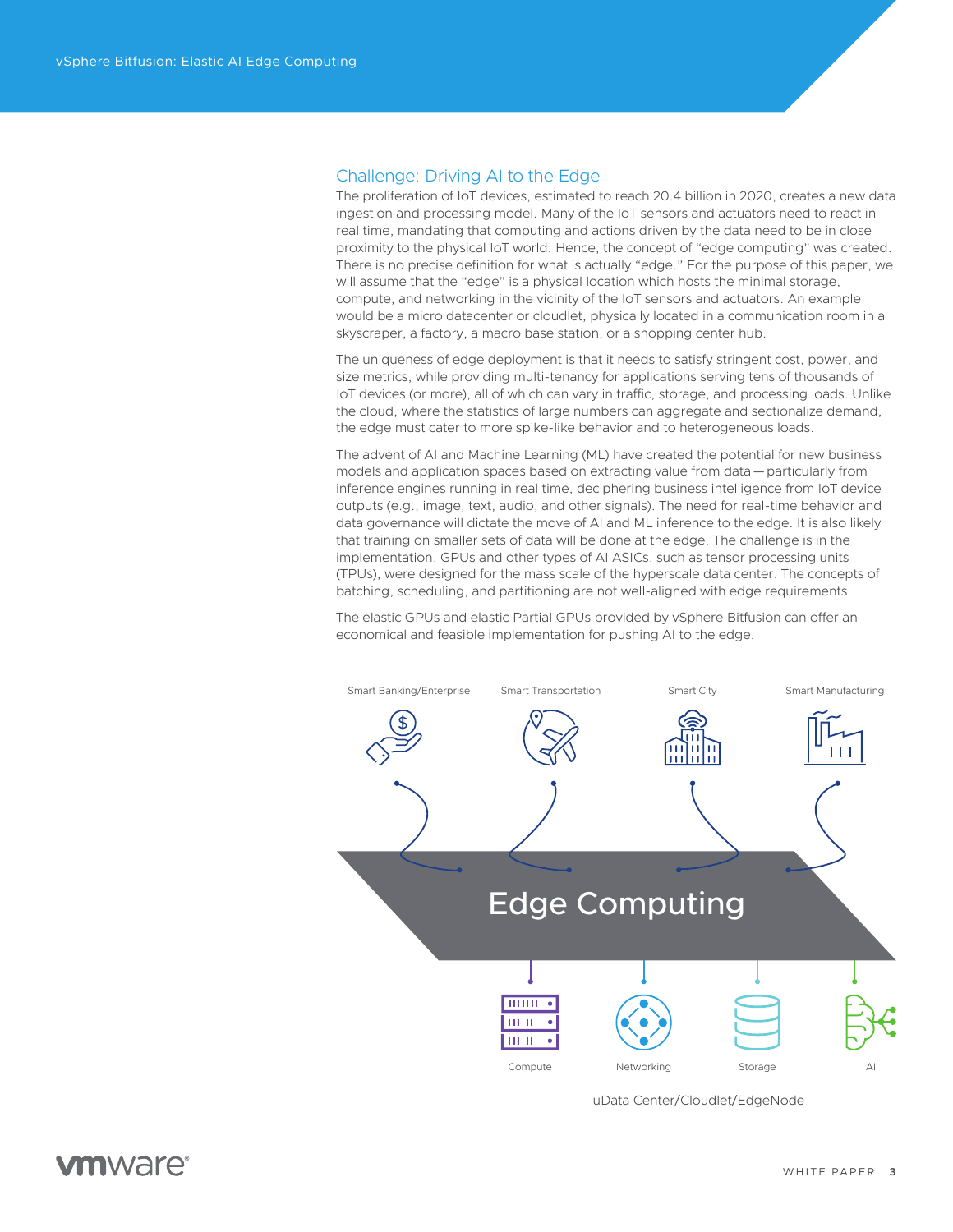#### <span id="page-3-0"></span>Why AI at the Edge?

While many AI workloads today run in the public cloud, there are clear economic benefits in the ability to run machine learning inference algorithms, and potentially limited training, right at the edge.

- 1. The case for edge inference is easily understood. Take for example a smart city in which hundreds of surveillance cameras need inference decoding out of images in real time. Applying the ML model and running inference at the edge will create a true real-time response. It also will not subject the data (e.g., images) to a data governance compromise—the inference is done completely at the edge, with no need for the data to be shared with a regional or public cloud.
- 2. Similar benefits apply to voice recognition and for multiple sensor outputs; for example, in a smart factory where sensor data such as material fatigue signals, temperature variations, etc., can be acted upon in real time without the latency caused by a round trip to the public cloud. Companies cannot afford to wait to react to such mission-critical data.
- 3. Although training typically assumes large data sets needing public cloud deployment, there are many instances of localized information (secure or unique, such as factory data sets) which are better hosted and located at the edge. Retraining to fine-tune the model, in this case, can happen in the cloud, based on functionality demand.

Much like storage, compute, and networking—which are driven to be hosted at the edge the next evolutionary wave will provide ML hardware capability at the edge when needed. Of course, there will not be a wholesale shift of AI from public cloud to the edge, but there will be numerous cases where AI is better executed at the data source and in proximity to the IoT devices and other sensors—whether for security, data governance, mission criticality or other reasons.

Migrating AI from the public cloud to the edge poses serious challenges in terms of technology, operations, and expenses. As the mainstream vehicles to execute ML workloads, high-end GPUs are designed to be hosted in the data center—with the clusters, size, power, and budget of hyperscale deployment. To fit GPU hardware to the edge requires a new virtualization technology platform, one like vSphere Bitfusion.

#### vSphere Bitfusion FlexDirect Enables AI at the Edge

vSphere Bitfusion is based on an elastic and virtual GPU architecture that is an exceptional fit for edge computing:

- 4. vSphere Bitfusion can subdivide a physical GPU—which was originally designed for data center deployment—into mini elements, of any size, to fit the transient workloads of IoT edge devices.
- 5. vSphere Bitfusion can allocate virtual GPUs in real time without interrupting the realtime operations of neighboring virtual GPUs which reside on the same physical GPU. This is extremely important at the edge, since workloads and inferencing are not in sync, and one set of IoT devices cannot interfere with another.
- 6. vSphere Bitfusion can change the profiles of virtual GPUs in real time to provide ultimate flexibility for the edge. A physical GPU can be sliced into 20 virtual GPUs at one moment, then into 10 parts, and then into slices of virtual GPUs of varying sizes as needed.
- 7. vSphere Bitfusion runs applications, on VMs, or in containers.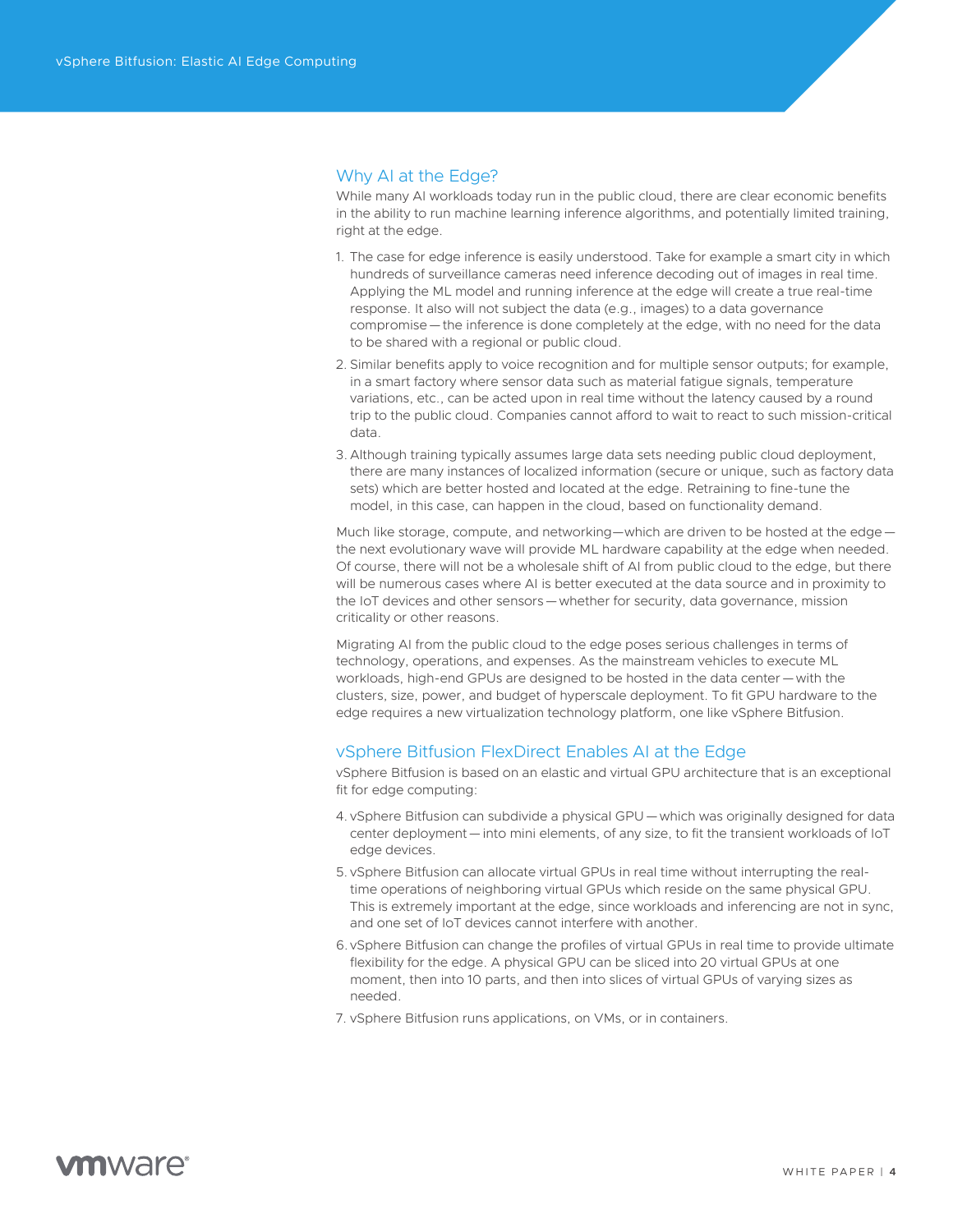

The concepts of elasticity, virtual machines, storage, and networking are critical for the edge. There can be sudden changes of load, or the number of tenants, as well as changes to response time/processing/power trade-offs. Hence, each hardware resource at the edge must be elastic and virtual. vSphere Bitfusion delivers this capability with its core technology. With vSphere Bitfusion, the four different resources—compute, storage, networking, and GPUs—are all connected to track the burst-y and unpredictable nature of the edge. In addition, it is important to leverage any type of software, machine, or container platform in the edge. vSphere Bitfusion, as a userspace platform, natively supports the full range of containers, machines, and operating systems. Welcome to the AI edge, where virtualization and elasticity are critical.

vSphere Bitfusion delivers real-time partial GPUs with flexible partitioning; each virtual GPU is isolated from the others.



### **vm**ware<sup>®</sup>